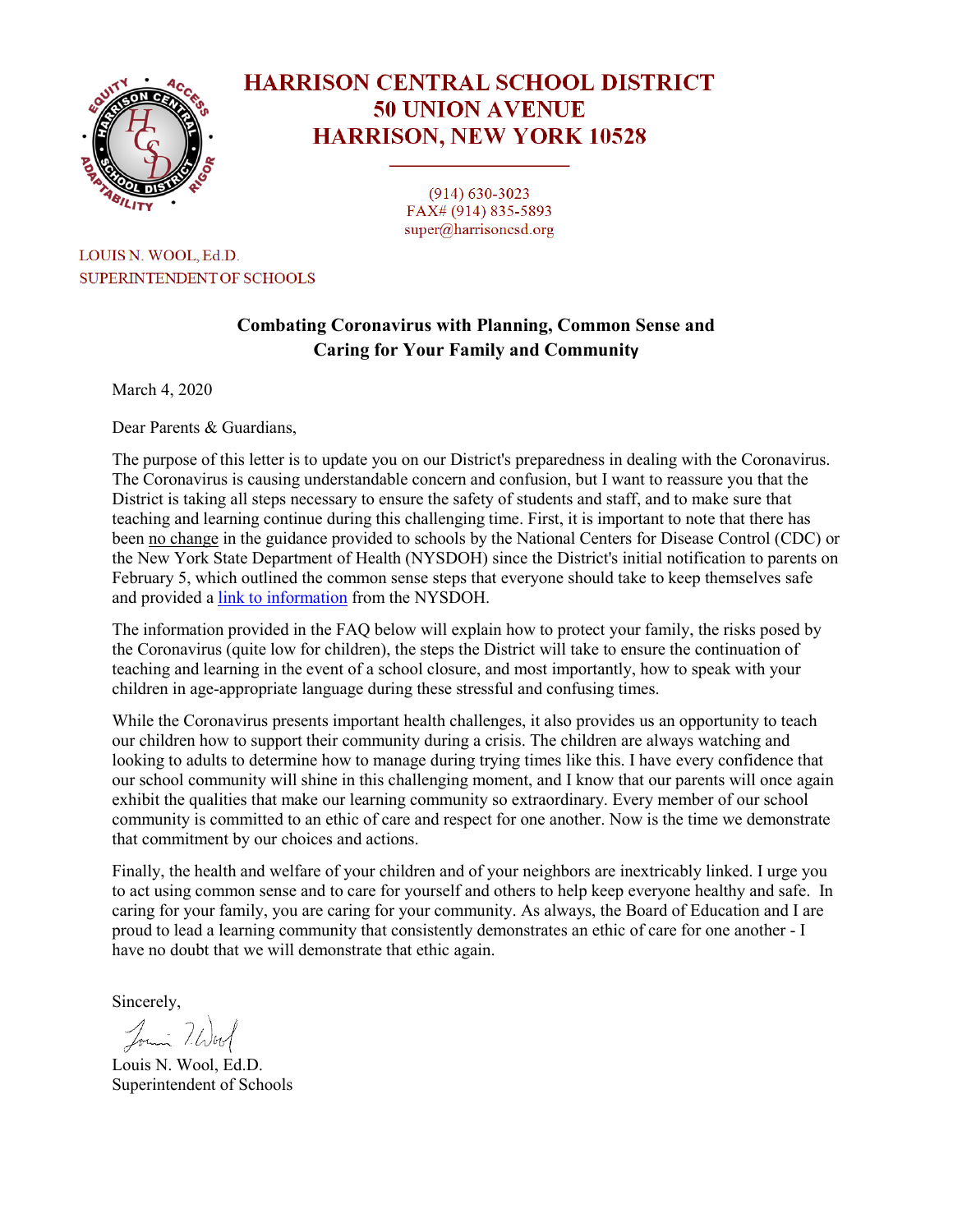#### **HARRISON CENTRAL SCHOOL DISTRICT Frequently Asked Questions about the Coronavirus & Possible School Closing March 4, 2020**

#### *What steps can I take to protect my family from the Coronavirus?*

According to guidance from the CDC and the NYSDOH, the most important steps you can take to protect your family and yourself from the Coronavirus are to:

- Wash your hands often "with soap and water for at least 20 seconds, especially after going to the bathroom; before eating; and after blowing your nose, coughing, or sneezing." It might seem basic but it is the easiest action any person can take to minimize the threat, and it's also how we care for each other. Thi[s video](https://www.youtube.com/watch?v=x3QUtQQp8W4) provides age-appropriate guidance on how to help young children learn to wash their hands thoroughly. The Seasonal Flu Guide for Parents in [English](https://resources.finalsite.net/images/v1573048294/harrisoncsdorg/p5tjts0qs3cramflchvu/2019SeasonalFluInfoEnglish.pdf) and [Spanish](https://resources.finalsite.net/images/v1573048294/harrisoncsdorg/v6uq3b7a8pbr9wesosdr/2019SeasonalFluInfoSpanish.pdf)  also provides helpful information about steps you can take to avoid the spread of germs.
- Avoid close contact with people who are sick.
- When you or other members of your family are sick, keep them away from others to prevent the uninfected from getting sick, too.
- Cover your mouth and nose with a tissue when coughing or sneezing to help prevent those around you from getting sick.
- Avoid touching your eyes, nose or mouth.
- Practice other good health habits. Get plenty of sleep, be physically active, manage your stress, drink plenty of fluids, and eat nutritious food.
- *Get the flu vaccine: The CDC recommends making sure everyone receives this season's flu vaccine; it won't prevent Coronavirus, but it will reduce the risk of contracting regular influenza, which means fewer people will need medical care at the same time as any Coronavirus patients.*

## *What should I do if I or a member of my family feels sick?*

A key to preventing the spread of any contagious illness is to avoid exposing others to the illness. If you or a family member feels sick, stay home and consult with your doctor. If you suspect you or your child may have been exposed to the Coronavirus, or any other contagious virus or condition, seek medical help and please do not come to school. Here are the CDC recommended steps to follow [if you or a family](https://www.cdc.gov/coronavirus/2019-ncov/about/steps-when-sick.html)  [member feels sick.](https://www.cdc.gov/coronavirus/2019-ncov/about/steps-when-sick.html)

#### *How will the District decide if it's necessary to close school in response to the Coronavirus?*

District officials have been in regular consultation with our school district physician and rely on information from the New York State Department of Health and the New York State Education Department to take the precautions that health experts advise are necessary. Any decision to close school will be informed by guidance received from county and state health officials. You will be notified of all steps that the District will undertake in the event a school closing becomes necessary.

#### *What steps is the District taking to clean classrooms and prevent the spread of germs?*

Custodial staff have been directed to prioritize and increase the frequency of cleaning common and high traffic areas each day. Under normal circumstances, these areas are cleaned once a day. Prioritized cleaning includes bathrooms, the lunchroom, common spaces, door handles, emergency bar on doors, and water fountains. This means that ongoing maintenance or litter pick-up outside will be deprioritized temporarily. All efforts will be made to keep students healthy and safe. The District has also taken an inventory of needed cleaning products and taken steps to ensure that we have ample inventory of cleaning products on hand.